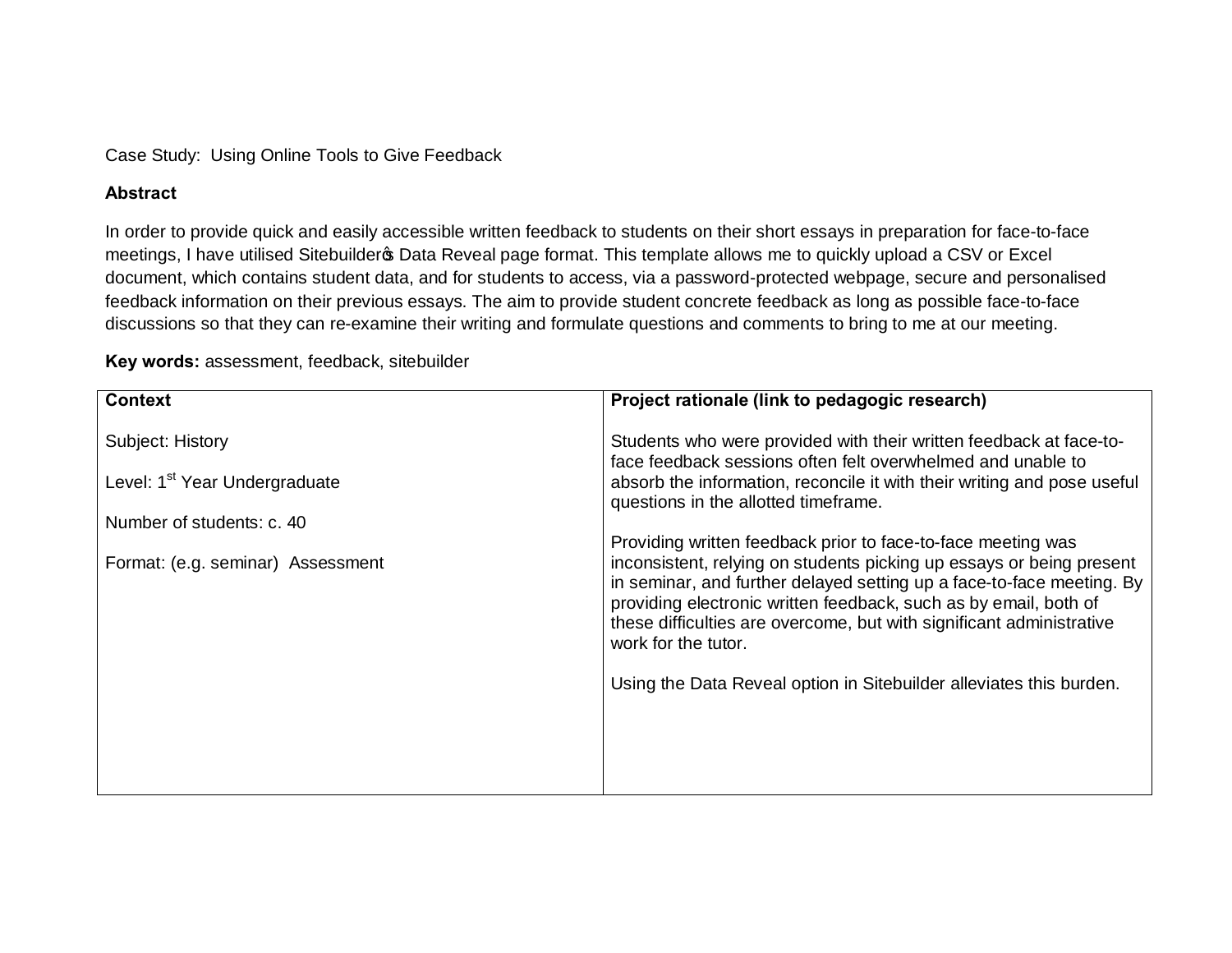| <b>Initiative outline</b>                                                                                                                                                                                                                                                                                                                                                                                                                          | Implementation advice (including resources)                                                                                                                                                                                                                                                                                                                                                                                                                                                                                                                                            |  |  |  |  |  |
|----------------------------------------------------------------------------------------------------------------------------------------------------------------------------------------------------------------------------------------------------------------------------------------------------------------------------------------------------------------------------------------------------------------------------------------------------|----------------------------------------------------------------------------------------------------------------------------------------------------------------------------------------------------------------------------------------------------------------------------------------------------------------------------------------------------------------------------------------------------------------------------------------------------------------------------------------------------------------------------------------------------------------------------------------|--|--|--|--|--|
| • Create a template spread sheet from the standard<br>marks sheet provided by the university.<br>• Label the columns ID; Mark; Feedback<br>• Use your own ID and sample text as a test field.<br>Create a new page in Sitebuilder, using page type Data<br>Revealg<br>• Upload data file.<br>Return to page. Your sample text should appear.<br>Once essays are marked, students can be directed to<br>the Marksqpage to collect written feedback. | • The student of name will appear on the page if the ID has<br>been entered correctly, so no additional column is necessary.<br>• If using the standard Mark Sheet to obtain ID numbers, the /1<br>at the end of each ID number will need to be removed. This is<br>easily done with the Search-and-Replace function in Excel (<br>highlight relevant cells and use crtl+h to replace %4+with a<br>blank field)<br>• For those ID numbers which begin with zero, these initial<br>zeros can be omitted<br>• For formatting sake, adding blanks columns labelled<br>+can be useful<br>‰ |  |  |  |  |  |

## **Benefits for teaching and learning**

- · Provides instantaneous and simultaneous deliver of written feedback to all students
- · Ensures privacy of students by requiring log-on to view
- · Provides students a chance to review written feedback before engaging in face-to-face feedback

## **Troubleshooting tips**

- · Spread sheets can be uploaded as .xls or .csv but will download as csv. These files can be opened by Excel but sometime will bring up error messages so it is best to maintain a .xls version for your records.
- · ID numbers must be entered as the first column, labelled ID

## **Contact details**

Dr Melodee Beals m.beals@warwick.ac.uk